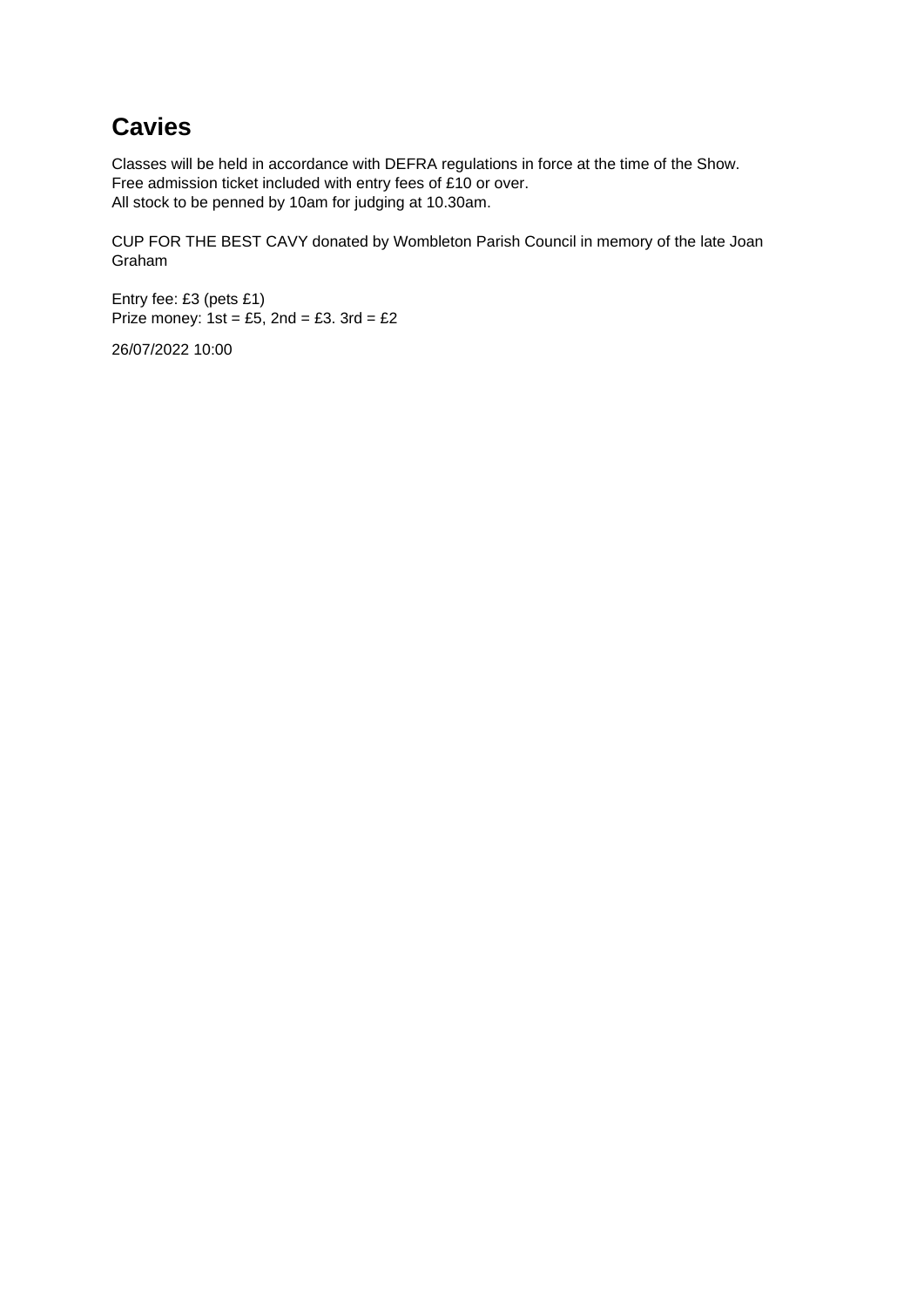## **Cavies**

Start Type: Start At Start Date Time: 26/07/2022 10:00 Ring Name: Fur & Feather Marquee

# **Judges**

To Be Confirmed (Judge)

#### **Classes**

| Number | Name                                           | Description |
|--------|------------------------------------------------|-------------|
| 51     | Self Black Adult                               |             |
| 52     | Self White/Cream Adult                         |             |
| 53     | Self AOC Adult                                 |             |
| 54     | Self Black 5-8 months                          |             |
| 55     | Self Any Colour 5-8 Months                     |             |
| 56     | Self Black Under 5 months                      |             |
| 57     | Self AOC Under 5 months                        |             |
| 58     | Self Challenge Adult/5-8 months                |             |
| 59     | Self Challenge under 5 months                  |             |
| 60     | Smooth Tortoise & White / Dutch Adult          |             |
| 61     | Abyssinian Adult                               |             |
| 62     | <b>Crested Adult</b>                           |             |
| 63     | Rex / Teddy Adult                              |             |
| 64     | <b>AOV Non Self Adult</b>                      |             |
| 65     | Any Variety Non Self 5-8 months                |             |
| 66     | Smooth Tortoise & White / Dutch Under 5 months |             |
| 67     | Abyssinian Under 5 months                      |             |
| 68     | Crested Under 5 months                         |             |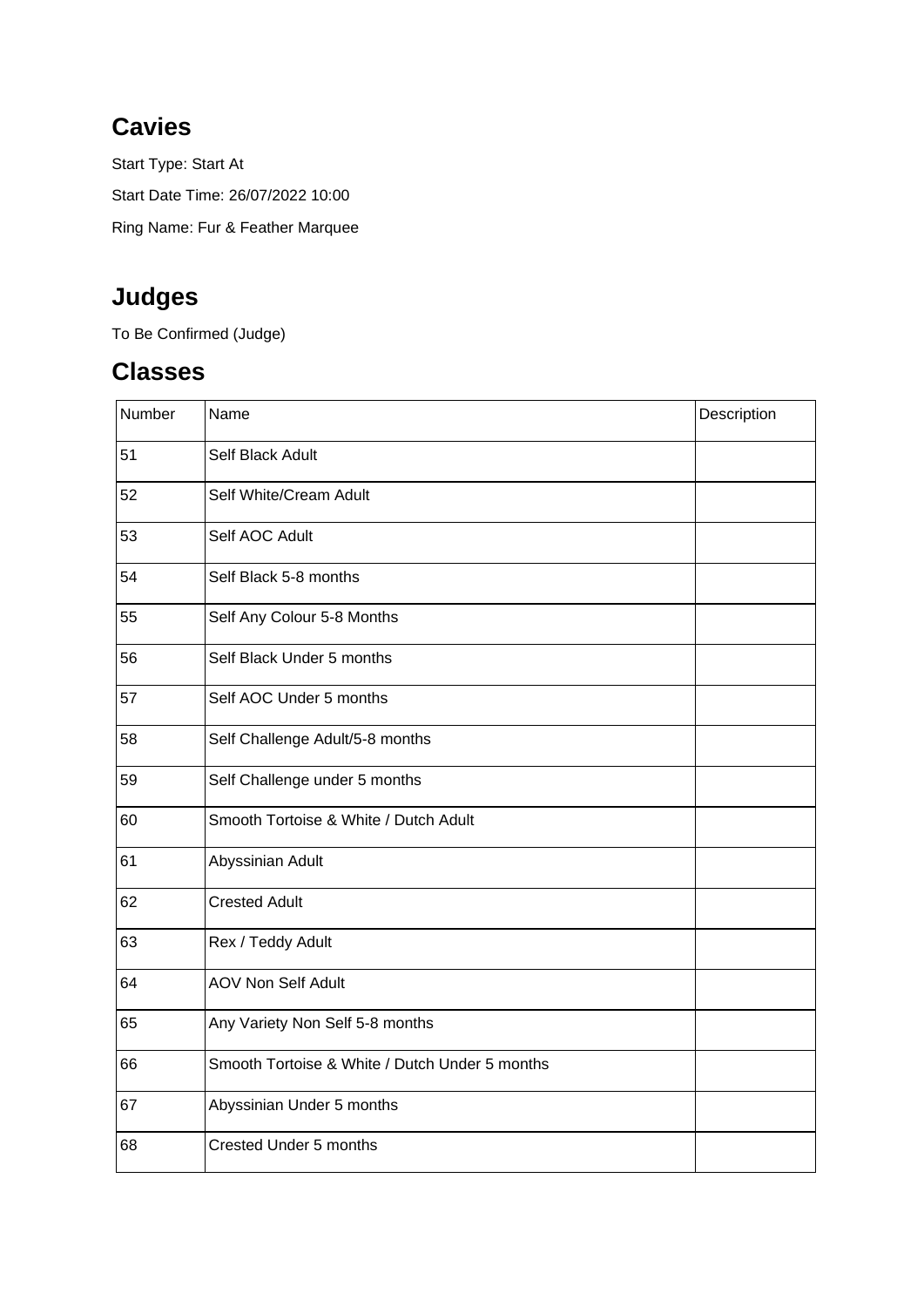| 69 | Rex / Teddy Under 5 months            |  |
|----|---------------------------------------|--|
| 70 | AOV Non Self Under 5 months           |  |
| 71 | Non Self Challenge Adult / 5-8 months |  |
| 72 | Non Self Challenge Under 5 months     |  |
| 73 | Sow Any Variety Any Age               |  |
| 74 | Boar Any Variety Any Age              |  |
| 75 | <b>Grand Challenge</b>                |  |
| 76 | Junior Challenge Any Variety Any Age  |  |